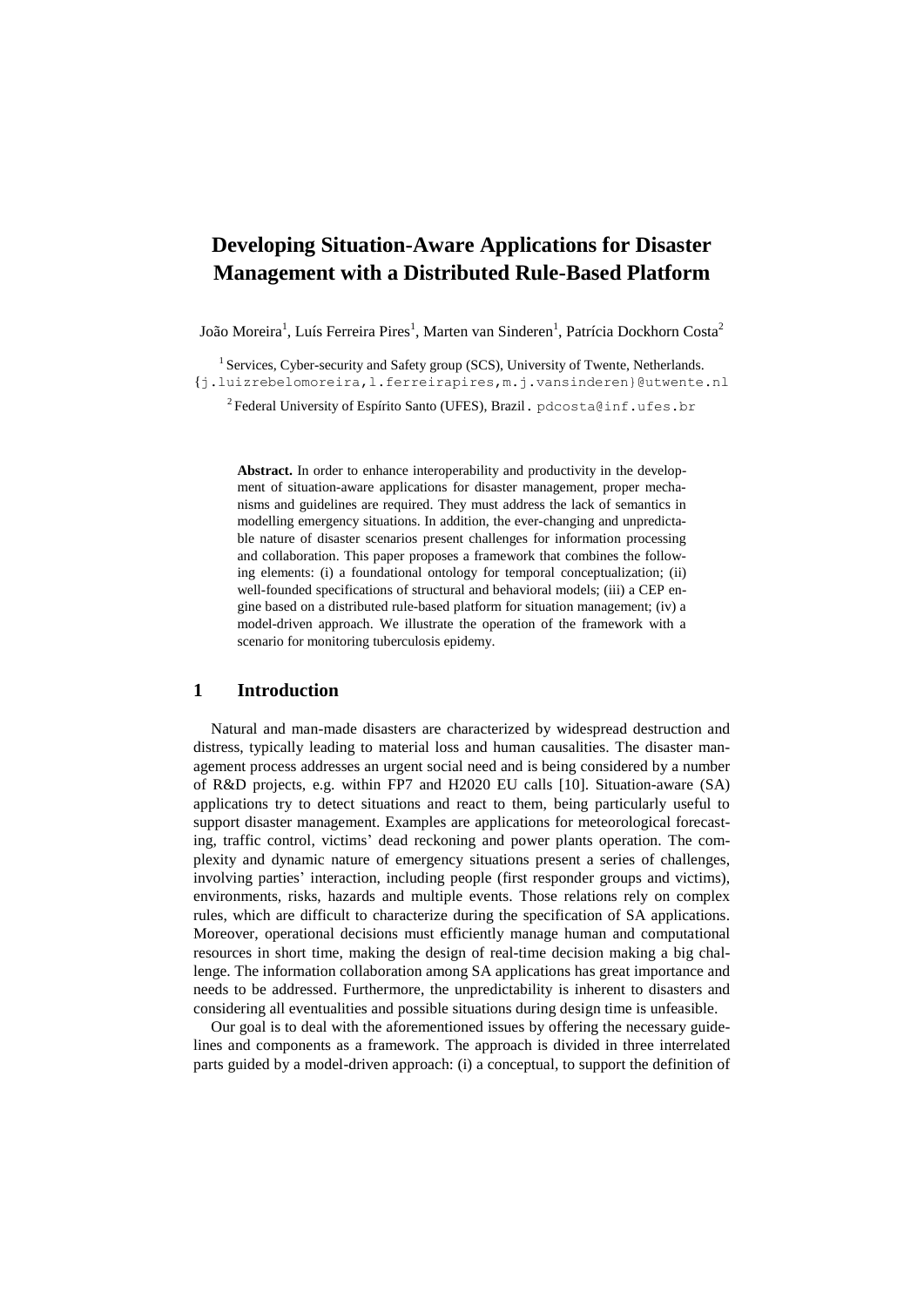real world constructs for modelling languages; (ii) a specification, to use the appropriate modelling languages; (iii) a implementation, to realize the specification. At the conceptual level, temporal and structural aspects are addressed by extending a foundational ontology. The specification level considers graphical modeling languages for context, situation and reaction. At the implementation level, the interoperability of SA applications is handled by a distributed environment. Complex event processing (CEP) and predictive analysis techniques are used to enhance situation management and support the detection of unforeseen situations. We illustrate our framework with a scenario in which a tuberculosis epidemy needs to be detected.

# **2 Development of Situation-aware Applications**

Our framework is depicted in Figure 1 and is aligned with Endsley's situation awareness theory in dynamic decision making [1]. The starting point is the conceptual part based on the Unified Foundational Ontology (UFO) [4], which is a top-level ontology and provides a precise definition of temporal aspects, e.g. situations, events, temporal relations and participations [2]. An initial adaptation of UFO to consider the notion of situation types and context situations was introduced in [3].



**Fig. 1.** Framework for SA application development.

At the specification part we adopted OntoUML [4], which is an ontological language having syntax rules to enforce the ontological assumptions from UFO. It is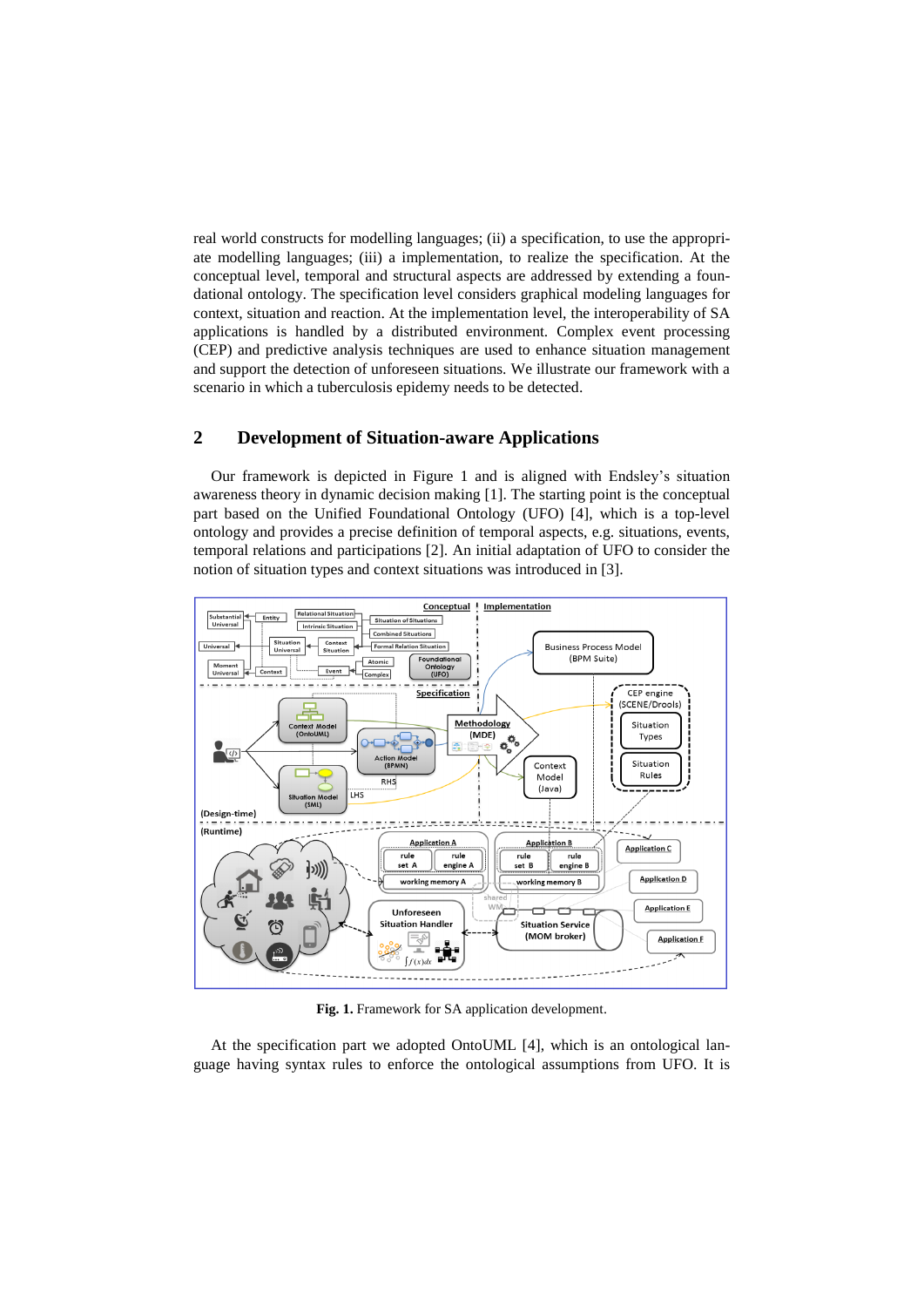used for representing core and domain ontologies through a reference model. OntoUML is evolving since its introduction in [12] and a number of works address the relations to standards such as OWL, OCL, SWRL and UML [13], which are parts of the Ontology Definition Metamodel [14], the current OMG standard for ontological MDE. However, OntoUML lacks to support the definition of specific situation patterns. The Situation Modeling Language (SML) [6] can be used for this purpose, since it supports the design of SA applications and complements the specification of situations in OntoUML [7]. For modelling reactive behaviors we propose the use of BPMN. Based on those specification components, a MDE approach is applied:

- A cyclical semantic enhancement process is performed to increase the context and situation models quality. It involves the SA application designer and the domain experts. It is a formal lightweight verification and validation process to assess the model, taking advantage of the ontological model-driven framework introduced in [4]. This framework provides a set of capabilities through the Menthor modeling tool [11], such as the detection of anti-patterns and visual validation supported by Alloy logic language [7]. In addition, this tool considers the automatic transformations from OntoUML to standards (e.g. UML, OWL and SWRL).
- A (semi) automatic code generation process taking as input the specifications (in OntoUML, SML and BPMN). The context model is transformed in Java classes. The situation model is mapped to SCENE [8], a CEP engine that extends Drools Fusion for situation management. For the realization of the behavioral models, a BPM suite is adopted, where business process automation can be performed.

An infrastructure for distributed situation management based on SCENE provides a situation notification service bus (SiNoS) [9]. This enables the interoperation of SA applications and the information collaboration among them. At last, during runtime, a module to infer situations not specified (unforeseen situations) gathers information from SiNoS and other data sources (e.g. sensors and linked data), and tries to predict situations not modeled during design-time, suggesting them to the user.

## **3 Applying the framework for tuberculosis epidemics control**

Suppose that a SA application is required to detect tuberculosis (TB) epidemics in a certain *geographical region*, e.g. a *city*. The system can use information from *hospitals* within the *city*, which provide relevant real-time data about their *patient treatments*, such as their body *temperature* and exams' results. At first, the context and situation models must be specified. The former is provided by the extension of the OntoEmerge core ontology [5], shown in Figure 2a. Notice that the concepts of the ontology is stereotyped with UFO categories, e.g. a *treatment* as a **relator** between the *patient* (a *person* **role**) and the *hospital* (an *installation* **subkind**). As described in [8], the detection of a *person* having TB disease depends on a combination of TB symptom situations of this person during a TB infection, illustrated in Figure 2b. A *person* with TB symptom is characterized by a past situation of high fever (*temperature* higher than 38.5° C) followed by a common fever situation (*temperature* higher than 37° C) after one hour and before two days. The TB infection situation occurs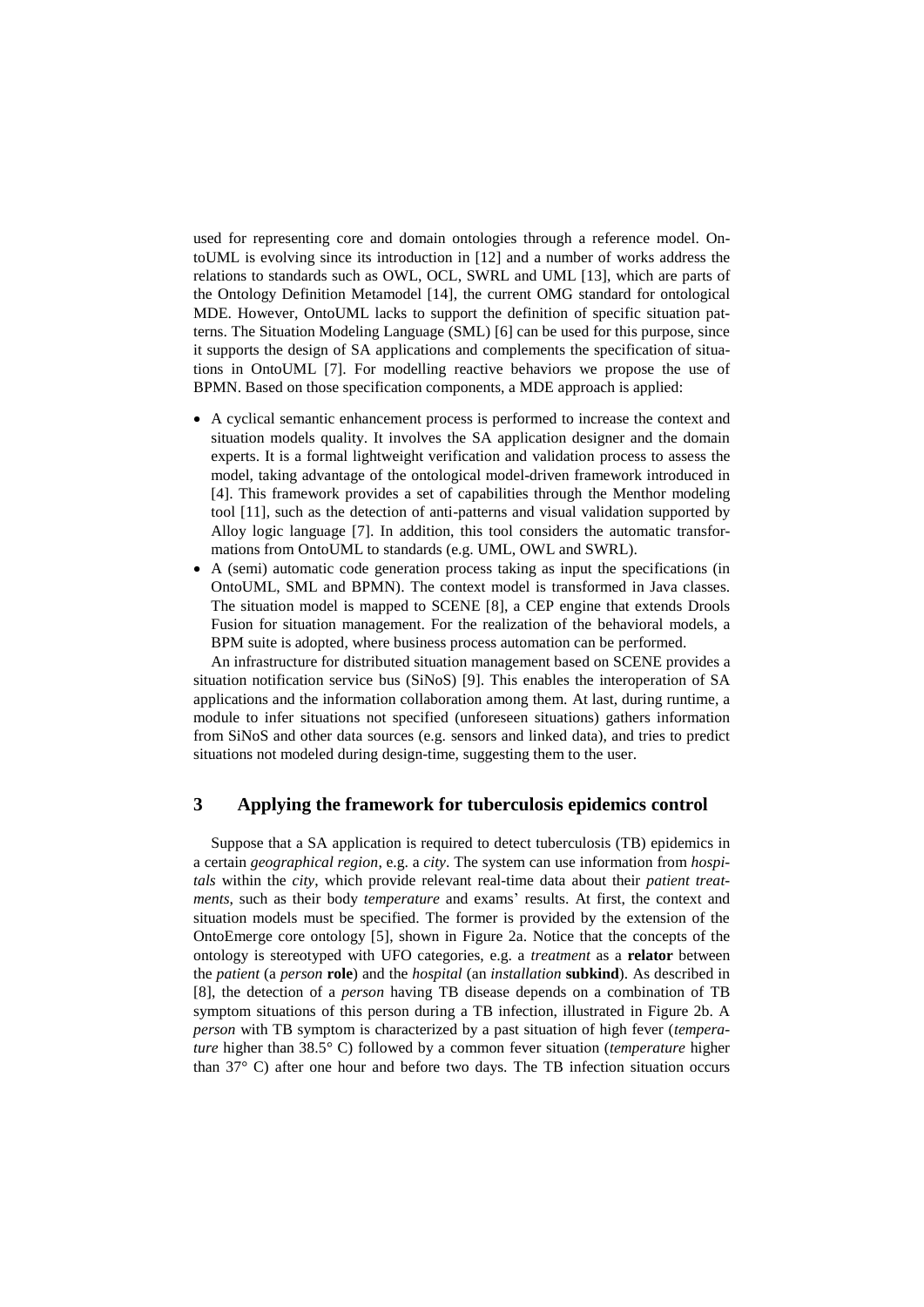

when the patient has a positive result for the Interferon-Gamma Release Assays (*IGRA*) exam.

Fig. 2. (a) Healthcare context model. (b) Timeline for TB disease situation detection [8].

Once a TB infection is detected, the *healthy* phase of a *person* changes to *infected*. As described in [7], a possible contagion situation of the infected *patient* (e.g. John) being treated in a *hospital*, overlapping with another *person* (e.g. Maria) being treated in the same *hospital* and becoming *infected*. Figure 3a illustrates the SML model that describes this situation, considering its composition by other situations. A TB epidemy situation in a city can be characterized by the occurrence of a set of TB possible contagions among nearby *hospitals*, where the number of contagions are greater than the expected by the National Health Institute. Once the tuberculosis epidemy situation is described with SML, the reaction should be defined. A simple reaction is to warn the involved parties, i.e. the *hospitals* involved in the epidemic, as well as the civil defense and the National Health Institute, illustrated in Figure 3b. A more complex reaction can be designed by taking advantage of the expressiveness in BPMN. The assessment of the possible contagion situation is fully described in [7].



**Fig. 3.** (a) Possible contagion situation in SML [7]. (b) Reaction model in BPMN.

For the SA application implementation, Java classes are generated from the concepts in the context model, such as *patient* and its attributes, as well as its *treatment* relation to *hospital*. Situation types (e.g. TB disease) are also represented as Java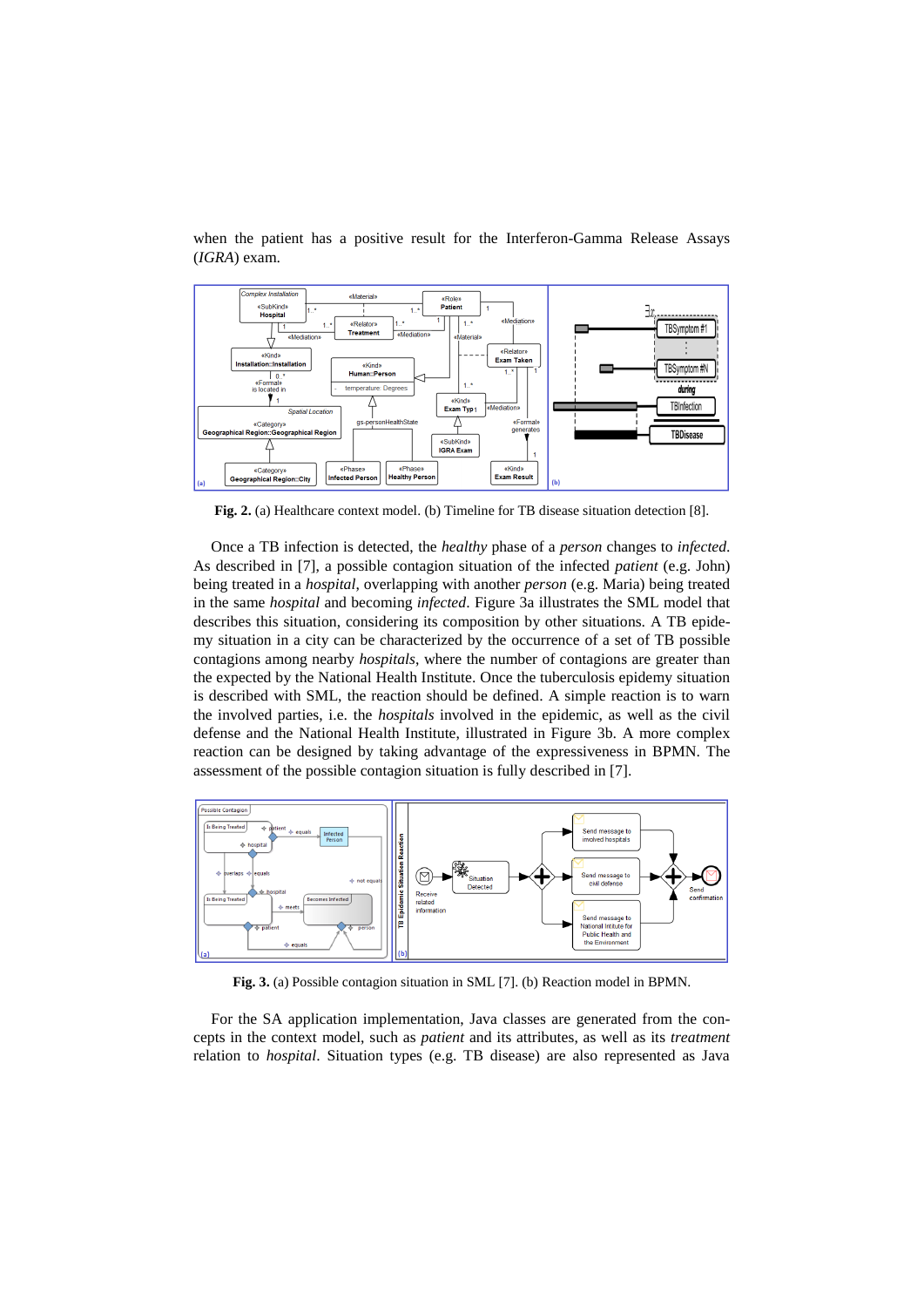classes within SCENE environment, and situation rules are mapped to the adapted Drools domain specific language (DRL) for situations management, as illustrated in Figure 4. The warning reaction model is attached to the TB epidemy situation. In the BPM suite, the reaction is designed and each task is an activity in which an SMS message is sent.



**Fig. 4.** (a) Mapping rule from SML to DRL. (b) TB disease situation as a SCENE rule.

## **4 Conclusion**

This paper proposes a framework for the development of SA applications to cope with disaster management. We handle the specification and implementation phases at design-time by a model-driven approach. The former is grounded in UFO and considers structural and behavioral modelling through the graphical languages: OntoUML, SML and BPMN. The later includes SCENE – a CEP engine based on a rule-based platform – and SiNoS (Situation Notification Service) – a publish-subscribe distributed environment. A BPM suite complements the behavioral realization and a predictive analysis module infers new situations of interest. The framework is exemplified through a tuberculosis epidemy control scenario.

The use of the framework points to a productivity enhancement in developing SA applications for disaster management. Furthermore, by improving the semantics in modeling and adopting a model-driven approach, the implementation becomes less error prone. Although we exemplified the framework for tuberculosis control, it can be easily applied in different domains under the disaster management field, based on OntoEmerge core ontology.

At the current stage some manual effort is required for the code generation process from the context (OntoUML) and situation (SML) models to the CEP engine (SCENE), since the mapping rules from [6] needs to be revised and updated. In addition, the translation of these modelling languages to the current reaction rule language standard, the RuleML [15], represents an open topic. Current and future work includes: (i) the integration of the specification components; (ii) the adoption of quantifiers in SML; (iii) the comparison of SML with other rule languages, such as BPMN rules and visual EPL; (iv) the automation of the model-driven process; (v) the formalization of the UFO extension; (vi) the comparison of SiNoS with other approaches, such as ESPER and Apache Spark; (vii) the extension of OntoEmerge for other disas